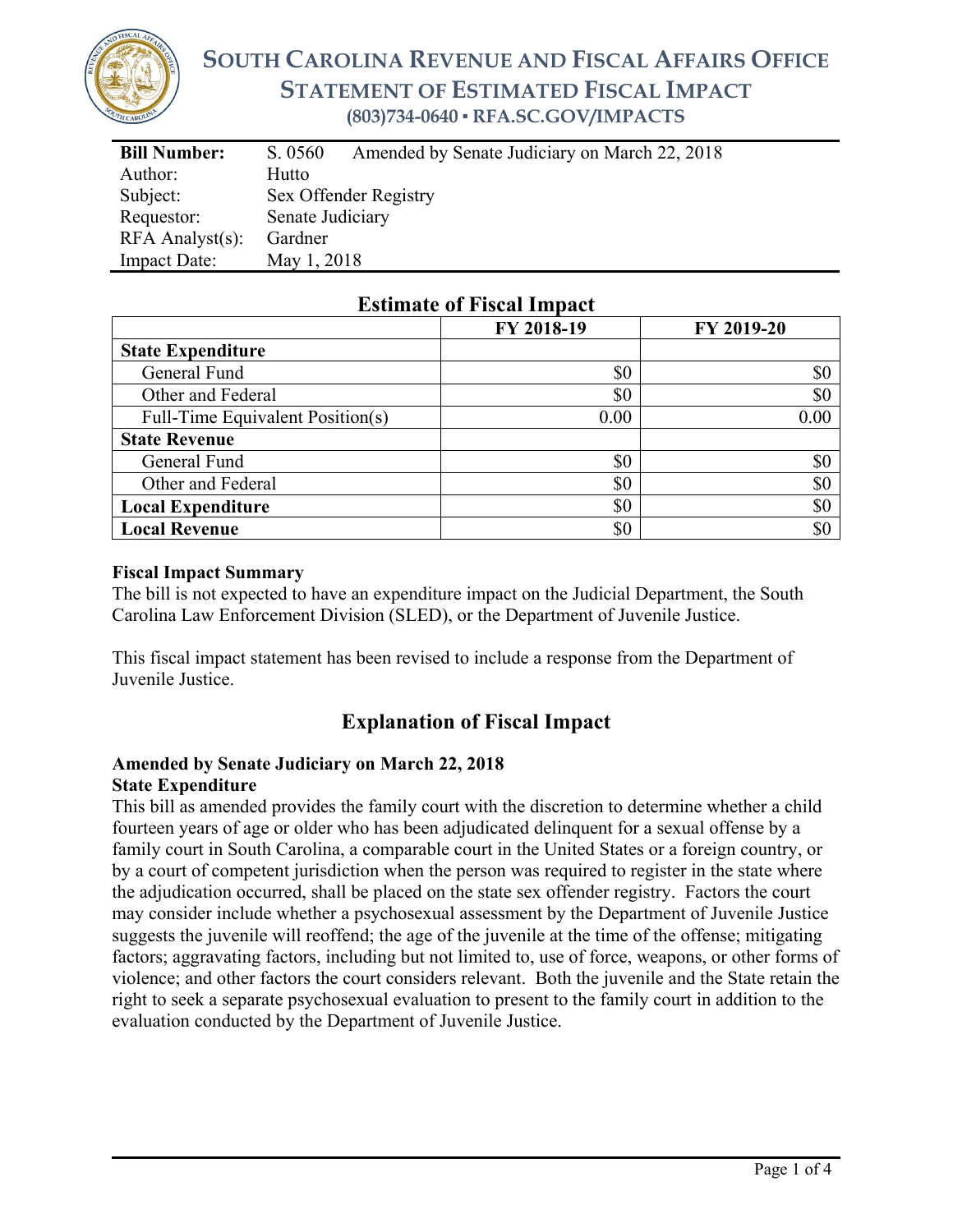Children under the age of fourteen will not be required to register as sex offenders. The amended bill provides that a juvenile fourteen years of age or older who has been adjudicated delinquent by the family court for criminal sexual conduct in the first, second, or third degree or for assault with intent to commit criminal sexual conduct in the first, second, or third degree must register as a sex offender. The family court will determine whether information on the offender will be made available for the public or if the information will only be available upon request to victims or witnesses to the offense, public or private schools, childcare facilities, or businesses or organizations that primarily serve children, women, or vulnerable adults. The only information that will be made available in the sex offender registry involving a juvenile adjudicated delinquent in family court for criminal sexual offenses will be for cases involving criminal sexual conduct in the first or second degree.

**State Law Enforcement Division.** The bill restricts the type of data that may be made available to the public about a child adjudicated delinquent in family court and does not alter the oversight or regulatory activities of the agency. Therefore, the bill is not expected to have an expenditure impact on SLED.

**Judicial Department.** The agency indicates that since the bill allows individuals required to be placed on the sex offender registry to petition the court for removal upon reaching twenty-one years of age, it is anticipated that additional hearings could be held in family court. There is no data available to indicate the number of additional hearings that may result due to passage of this bill. Any additional expenses would likely be absorbed by the agency's General Fund. However, if this legislation results in a significant number of additional hearings and trials, an increased backlog in family court could occur.

**Department of Juvenile Justice.** The department reports that psychosexual assessments are already administered at the point of evaluation for juveniles adjudicated of a sex offense (or pled down sex offense) and are usually court-ordered.As the bill does not add to the duties of the department, the implementation of this bill will have no expenditure impact on the General Fund, Other Funds, or Federal Funds. This section of the fiscal impact statement has been updated to include a response from DJJ.

**State Revenue**   $N/A$ 

**Local Expenditure and Revenue**   $N/A$ 

### **Introduced on March 16, 2017 Updated for Additional Agency Response State Expenditure**

This bill provides the family court with the discretion to determine whether a child fourteen years of age or older who has been adjudicated delinquent for a sexual offense by a family court in South Carolina, by a comparable court in the United States or a foreign country, or by a court of competent jurisdiction when the person was required to register in the state where the adjudication occurred, shall be placed on the state sex offender registry. Factors the court may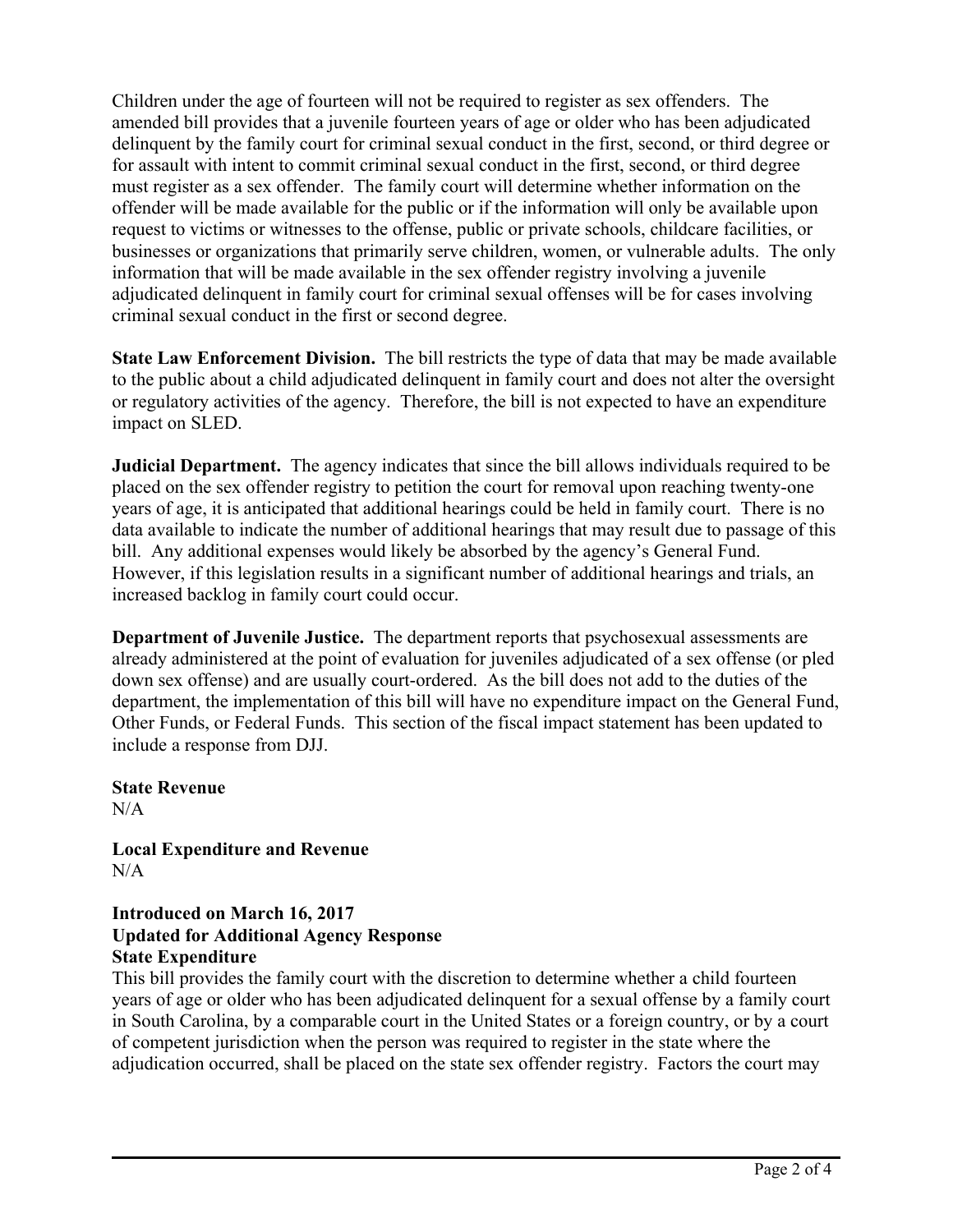consider include whether a risk assessment or mental health evaluation suggests the juvenile will reoffend, the age of the juvenile at the time of the offense, mitigating factors, aggravating factors including, but not limited to, use of force or weapons, and other factors the court considers relevant. Children under the age of fourteen will not be required to register as sex offenders. A child who has registered as a sex offender may petition the family court for an order to remove his name from the sex offender registry when he turns twenty-one years of age. Factors the court may consider include whether a risk assessment or mental health evaluation suggests the petitioner will reoffend, the age of the petitioner at the time of the offense, mitigating factors, aggravating factors including, but not limited to, use of force or weapons, and other factors the court considers relevant.

The bill also provides that information concerning children adjudicated delinquent in family court for a sexual offense must not be made available to the general public. However, this information must be made available upon request by victims of or witnesses to sexual offenses, public or private schools, childcare facilities, or businesses and organizations that primarily serve children, women, or vulnerable adults. Further, the bill deletes the requirement that a person who is under twelve years of age at the time of his adjudication, conviction, guilty plea, or plea of nolo contendere for a first or subsequent sexual offense must register as a sex offender, and it eliminates the requirement that registry information on young offenders who have subsequent offenses must be made available to the public. The family court continues to have jurisdiction of a person beyond the age jurisdiction would otherwise terminate for the purposes of reviewing a petition for removal of the person's name from the sex offender registry for a prior family court adjudication.

**State Law Enforcement Division.** The bill restricts the type of data that may be made available to the public about a child adjudicated delinquent in family court. Therefore, we do not expect the bill will have an expenditure impact on the agency.

**Judicial Department.** The agency indicates that since the bill allows individuals required to be placed on the sex offender registry to petition the court for removal upon reaching twenty-one years of age, it is anticipated that additional hearings could be held in family court. There is no data available to indicate the number of additional hearings that may result due to passage of this bill. Any additional expenses would likely be absorbed by the agency's General Fund. However, if this legislation results in a significant number of additional hearings and trials, an increased backlog in family court could occur.

#### **State Revenue**   $N/A$

**Local Expenditure and Revenue**  N/A

### **Introduced on March 16, 2017 State Expenditure**

This bill provides the family court with the discretion to determine whether a child fourteen years of age or older who has been adjudicated delinquent for a sexual offense by a family court